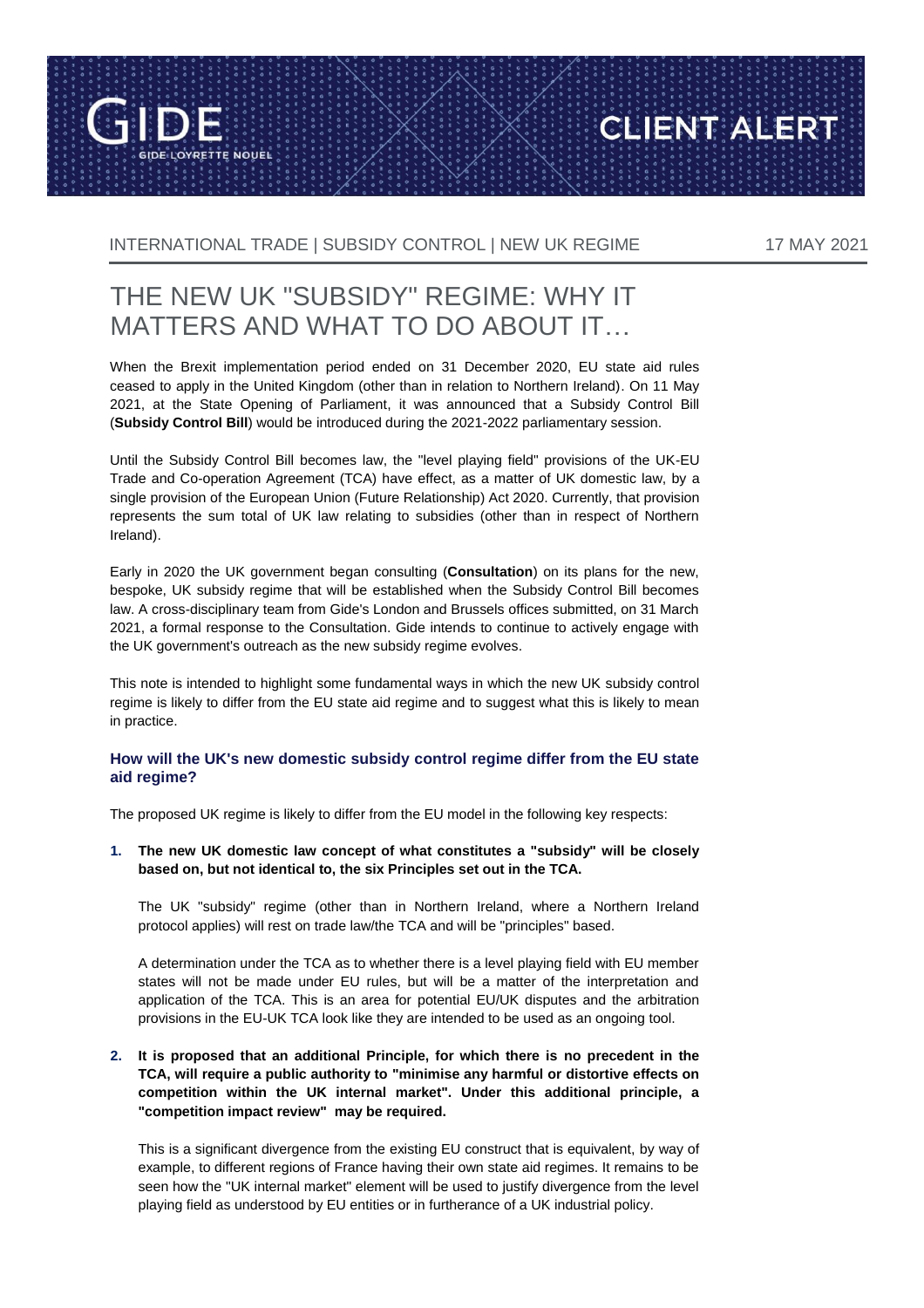#### **3. The UK system is likely to be "risk based" in a way which looks likely to be structured very differently from the EU block exemptions.**

The UK system will seek to regulate (or place "controls") on certain activity (particularly "high risk" activity), rather than prohibit (or exempt, with some exceptions) that activity.

It is likely that, in line with UK administrative law practice, decisions will be open to judicial review to parties with standing and that, absent a challenge with merit to the "controls" themselves, the UK stance in any arbitration will be that activity in compliance is de facto an allowable subsidy.

#### **4. Compliance is likely to be presumed in relation to "low risk" subsidies.**

A "low risk" subsidy has yet to be defined but appears to be intended to reduce the administrative burden of challenge for minor cases. It may also play a role in the UK government allowing more freedom to local authorities to determine how to fund their increasingly devolved spending obligations. This may emerge as an area of interest in relation to procurement activity; a Procurement Bill will be introduced during the 2021-2022 session of parliament to replace EU procurement rules with a new UK statutory framework for government procurement of goods and services from the private sector.

#### **5. Rules relating to the provision of a subsidy to an unprofitable or loss-making business are likely to apply a much narrower concept of strategic or national interest than that which applies under the EU model.**

Historically, the UK government has been loath to subsidise private business, with the state sector dramatically reduced in size by comparison to many EU member states. State intervention in takeovers on national security grounds has historically been restricted to defence industries, critical resources and nuclear assets. This would therefore appear to be in line with UK investment policy and the UK definition may be more narrowly applied than in the EU.

## **6. The role of the new independent UK Authority (or, possibly, Authorities) will differ very significantly from that of the EU Commission.**

For example:

(i) Parliament or public authorities (public authorities, by reference to a decision template) will decide whether a subsidy is outside the scope of the rules, exempt or permissible.

There will be no equivalent to seeking permission from the EU Commission and no need for prior-notification.

Furthermore, it could be open for each of the UK's devolved assemblies to grant a subsidy to an industry (such as fishing) independently of any subsidy granted by the Westminster Parliament.

- (ii) anyone who is dissatisfied with a subsidy, which is below the level for state-to-state remedies under the TCA, will have to seek redress through the courts by means of judicial review (if a person has standing) or (possibly) a new judicial tribunal. It has not been decided whether the Authority will have any enforcement powers and, if it does, what those powers might be.
- (iii) the Authority's main functions (apart from an education remit) are likely to be (i) an oversight role on how the subsidy control system is operating, (ii) offering advice on subsidy development, and (iii) retrospective review function in response to complaints.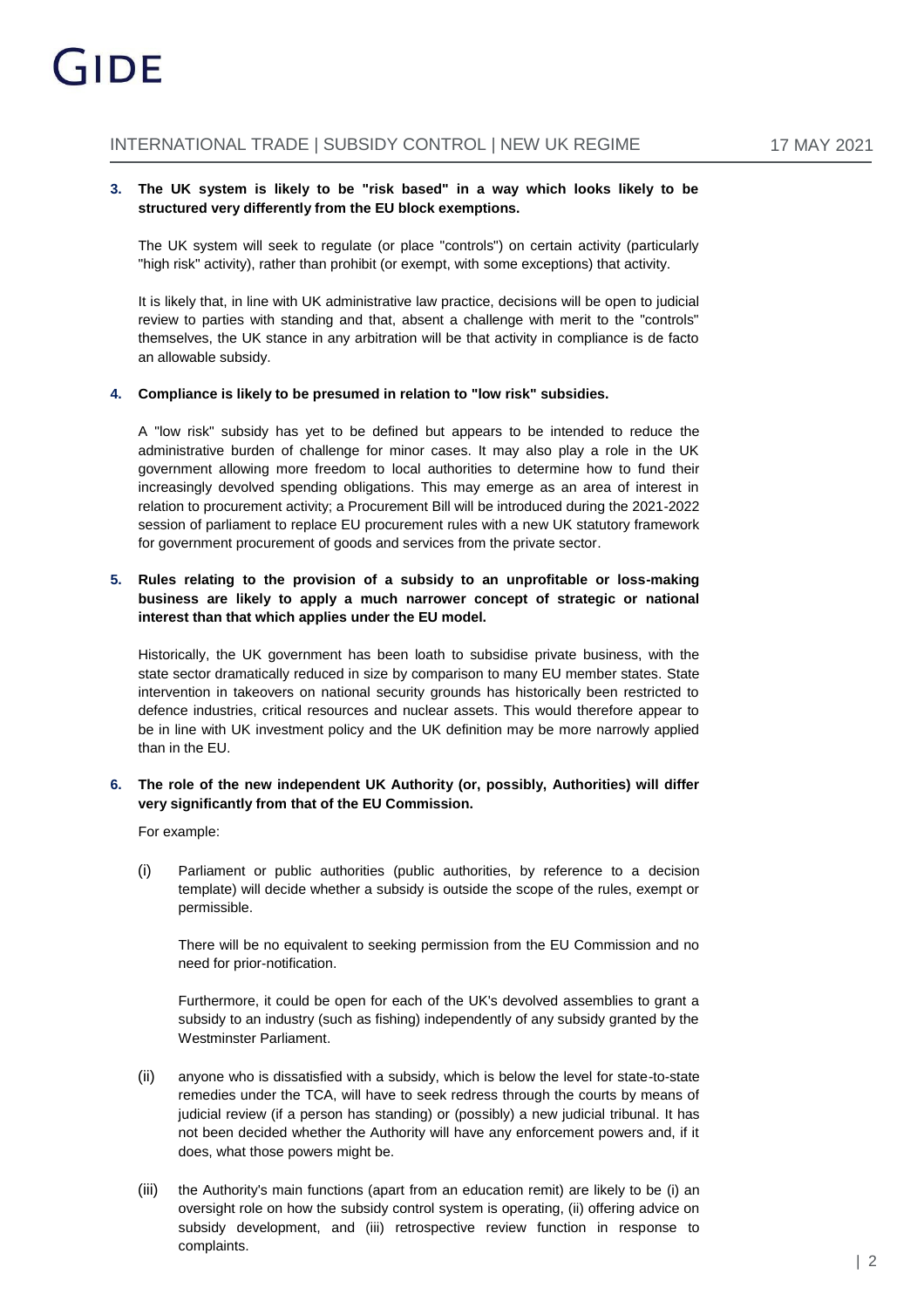(iv) the Authority's retrospective review function (in (iii) above) will be focused on protecting the UK's internal market.

In principle, therefore, it is envisaged that regional arbitrage (e.g. different subsidy regimes for the same industry in Wales and Scotland) may hinder the functioning of the UK's internal market. If this occurs, remedial measures may be applied (and lead to disputes).

## **What are likely to be practical implications for business?**

The TCA includes extensive provisions to resolve disputes in relation to the "level playing field" - the clear implication is that it is not a question of whether disputes will arise between the UK and EU, but how to deal with disputes when they do arise.

Very little imagination is needed to see the scope for disputes relating to subsidy and, for example, the TCA rules of origin in relation to electric batteries or carbon pricing mechanisms.

The interaction between the TCA and the UK's new domestic regime is also likely to give rise to contentious issues which business will have to navigate indirectly through interaction with the UK Government and the EU Commission on the level of the TCA and using the remedies available under UK law in relation to the UK's new domestic subsidy regime.

By way of example of the type of complex questions which may arise:

- could payment terms be sufficiently "generous" to unfairly distort the UK's internal market (i.e. because similar contracts are not available in theory to Welsh or Northern Irish businesses - even where such businesses might not exist)?
- could a challenge to a subsidy to a Scottish business that competes in the UK with an English business owned by an EU entity be unsuccessful on the basis Scottish consumers ought to have access to the same service in the UK internal market?

The UK could justify this apparent deviation from the UK-EU TCA "level playing field" by the need to uphold the UK internal market principle (and on the basis that although such a decision could adversely impact the equity value of the EU entity's investment in the English business the subsidiary did not represent a material distortion in trade and investment between the UK and EU).

 could an offshore wind project situated in Scottish waters, feeding an electrolyser in English waters with a power export cable to Northern Ireland benefit from subsidised power in Scotland, subsidised hydrogen production in England and feed power through a subsidised power cable to the single electricity market in Ireland (i.e. to the Republic as well as the Province of Northern Ireland)?